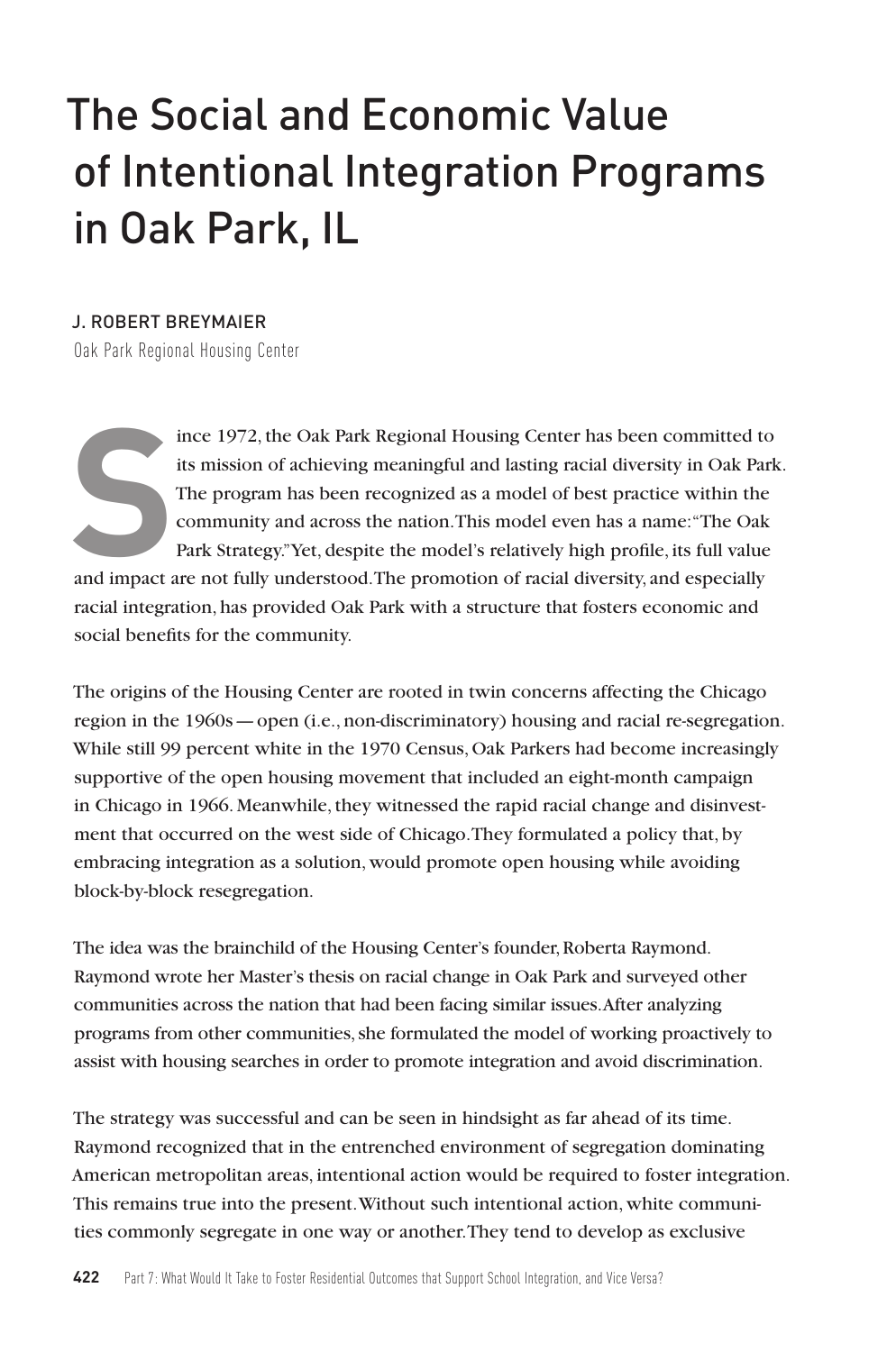communities with formal and informal barriers to people of color, especially African Americans, or they suffer from white flight and avoidance that results in concentrations of poverty and disinvestment.

Diversity is now a fundamental component of Oak Park's brand and value. Yet, the condition that gives diversity its strength—integration—is not guaranteed. Thus, investment in the Housing Center and the Oak Park Strategy is critical. Community leaders now accept as fact that the Housing Center's effort to sustain integration positively affects property values, social cohesion, and civic life. It is as much an issue of community culture as of public policy and programing.

# **THE HOUSING CENTER MODEL**

In its earliest days, the Housing Center worked on integrating both the rental and ownership markets. Quickly, it became clear that rental integration was both more turbulent and more influential on housing patterns generally. Thus, the focus turned to the rental market. This was also due to Oak Park's significant rental stock. While firmly middle-class, the community was approximately half rental in the 1970s. Rental units still make up nearly 40 percent of all housing units in Oak Park. New rental high-rises are currently adding to that percentage.

Other important factors also encouraged the focus on rental housing. The rental market is more malleable than the ownership market. As prospective tenants are making a decision that involves only a one-year commitment, they are more likely to consider integration than first-time homebuyers who are making a 30-year commitment.**<sup>1</sup>** Rental turnover rates are also higher than ownership rates. Typical annual rental turnover across the nation is about 50 percent. In Oak Park, this rate is lower but still at least 30 percent. Thus, nearly one-third of all rental units will change tenants in a given year. This change can have either positive or negative outcomes. If intentional efforts are in place, they allow for relatively quick integration of a building and, more importantly, promote integration stability. However, if left to the market, turnover can result in rapid segregation.

The Housing Center can also have significant influence on housing providers (landlords) because it provides them with demand and services such as fair housing education, management advice, and technical assistance with marketing, tenant screening, and government relations that they would not otherwise enjoy. By providing services landlords need, the Housing Center can improve their commitment to integration and fair housing compliance.

As renters become homeowners, those with experiences renting in integrated settings are more likely to become homeowners in an integrated setting. While local data on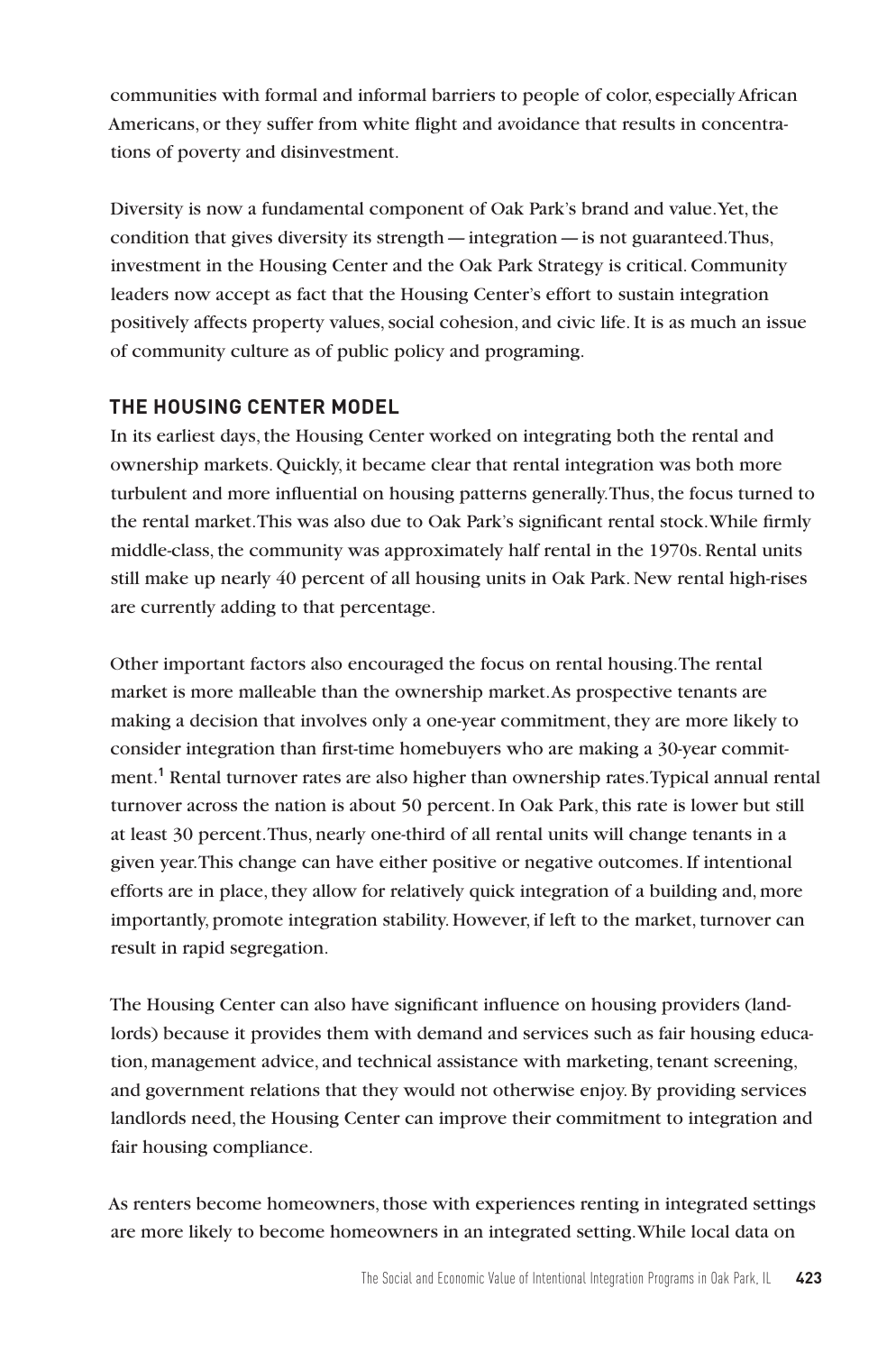this is hard to gather formally, homeowners in Oak Park regularly informally communicate at community meetings and other public arenas that they first came to Oak Park as renters through the Housing Center.**<sup>2</sup>**

In addition, the Housing Center learned quickly to collaborate with real estate agents in Oak Park. Real estate agents cooperate with the Housing Center on efforts to integrate neighborhoods by showing homebuyers properties throughout the community. While agents cannot promote integration as directly as the Housing Center, the community is small enough that they can reasonably show houses across the community to each of their clients, even when the client asks only to see one part of the community. This strategy has been successful for decades. Housing Center employees communicate with managing brokers and many agents annually to reinforce this effort. In essence, the Housing Center outsources this activity, leveraging hundreds of thousands of dollars in activity annually among well-meaning agents and brokers.

Segregation in a rental building also has a greater impact on neighborhood perception than in single-family dwellings. It is more visible than homeownership segregation, particularly in Oak Park where people typically enter single-family homes from alleys and garages but renters enter from the street or open parking lots. Residents perceive the segregation of rental buildings as an indicator of the racial makeup of a neighborhood. If a building appears segregated, it reinforces a perception of racial isolation in the surrounding area.

#### **Promoting a Diverse Demand for Oak Park**

In order to build a diverse community, Oak Park must have a diverse demand for its housing stock. This requires an approach that includes 1) promoting the assets and desirability of Oak Park, 2) promoting the open and inclusive nature of the community, and 3) marketing the community so as to ensure demand from all racial backgrounds.

This seemingly straightforward approach is in fact difficult, and requires sophistication and finesse. The Housing Center's advertising always focuses on the community, never on one building or apartment. The advertising message has to highlight the amenities of Oak Park without making the community appear exclusive, and it has to promote demand from groups that are under-represented or less likely to choose Oak Park. Because the Housing Center has continuously updated data from its registered clients, it always knows which groups are under-represented or searching for homes in Oak Park at a lower rate than expected. Its mission is to communicate a welcoming and inclusive community in Oak Park.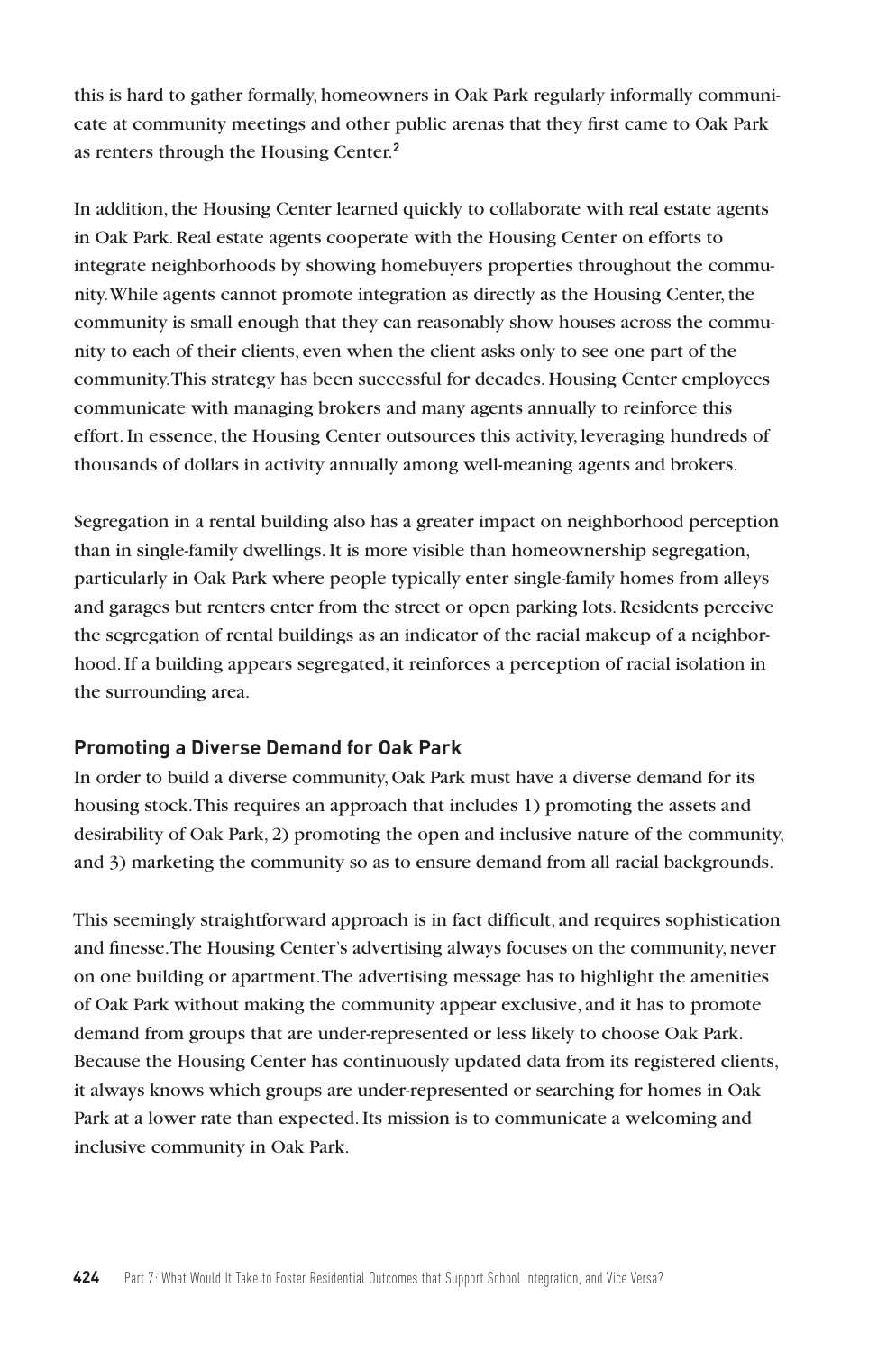## **Figure 1: A Typical Housing Search without Housing Center Intervention.**

Housing Seeker Begins Search

Search is limited from the outset by misperceptions, racial blind spots, and stereotypes

Only certain portions of Oak Park are considered and pursued

# **Promoting Integration within Oak Park**

Diversity of demand is only a first step in the Housing Center model. Once prospective renters choose to search for housing in Oak Park, they often have preconceived attitudes about where they want to live within the community. While many will state that they want to live in a diverse community, but also that they want to avoid certain parts of Oak Park. These attitudes correlate closely with racial demographic patterns within and surrounding Oak Park.

Oak Park is more integrated than other diverse suburbs. Moreover, almost all of the communities that surround Oak Park have clear predominant racial groups and high segregation levels. The Chicago regional residential pattern is also highly segregated.**<sup>3</sup>** These patterns, which influence attitudes about Oak Park neighborhoods, are outside local control and will continue for the foreseeable future. Thus, Oak Park must continue countering these forces to remain integrated.

When searching for an apartment, people get information from friends, family, and co-workers warning them about certain parts of Oak Park. Clients who use the Housing Center often tell staff that someone from Oak Park or former residents of Oak Park warned them to stay "west of Ridgeland," "off Austin Boulevard," or "as far west as possible." All of this online and social information, in addition to general implicit biases from societal cues,**<sup>4</sup>** is at play in the minds of rental seekers as they look for a place to live. Websites and social media also play a role in perpetuating false stereotypes about neighborhoods in Oak Park. The success of the Housing Center's model lies in its ability to correct for these misperceptions through conversation with prospective renters.

The actual conversations are far more important than any other part of the process. It is through direct, face-to-face conversation that the Housing Center addresses irrational fears, provides missing information, replaces myths and stereotypes with facts, and engages in gentle persuasion to consider new options. This results in a much different housing search than would occur without the Housing Center. The staff can answer questions about crime, school quality, neighborhood amenities, and even the general feel of neighborhoods. This combination of data and personal experience has a level of authenticity and sincerity that can overcome the much greater amount of misinformation available online and through social networks.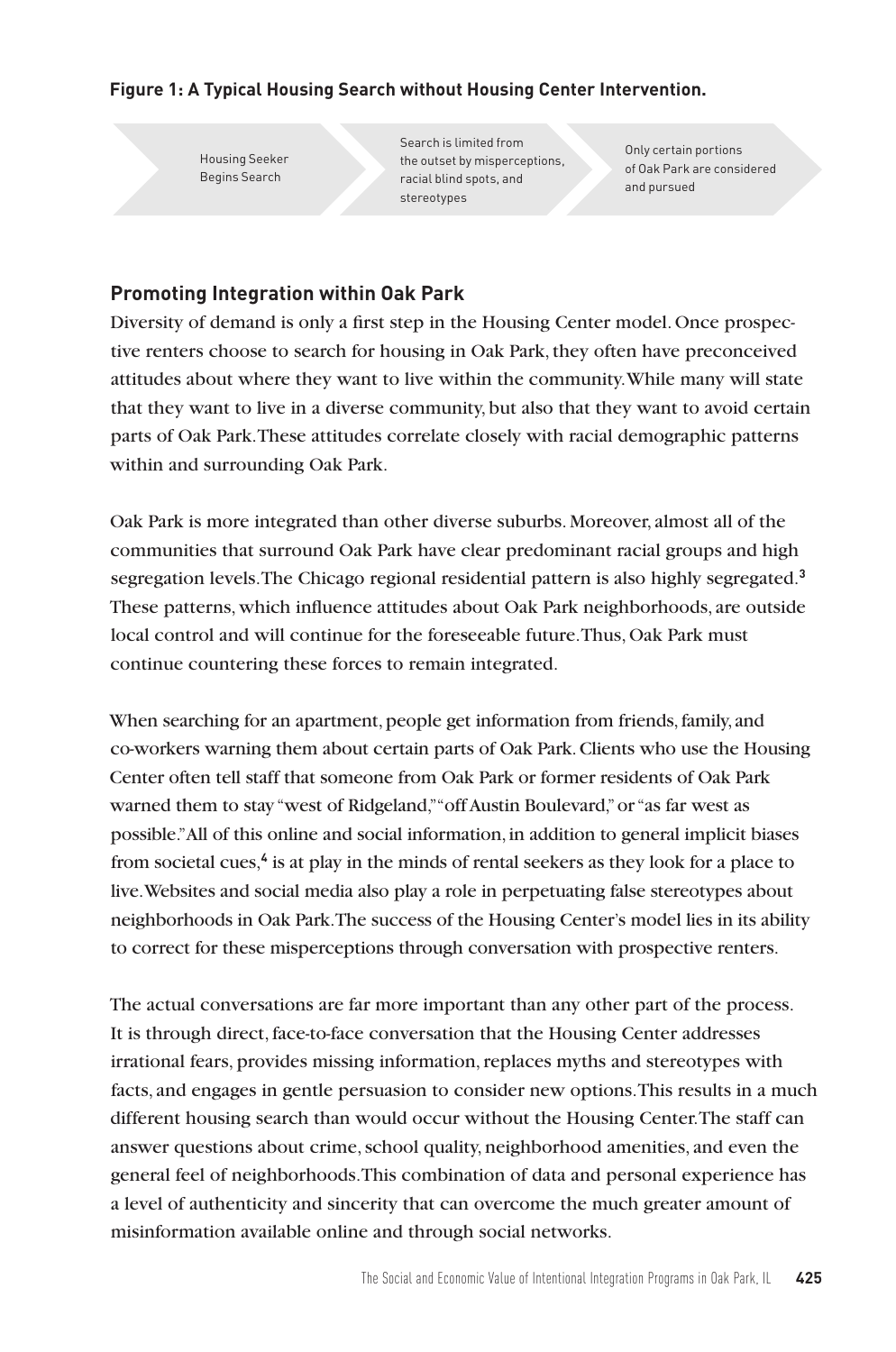## **Figure 2: A Search by a Housing Center Client**

Housing Seeker Begins Search

Search is expanded by Housing Center communication and encouragement with housing seeker

All portions of Oak Park are considered and pursued

In a typical housing search without intervention from the Housing Center, the housing seeker begins with a limited set of options that are highly informed by racial and economic stereotypes. Often, non-African Americans avoid areas that they believe are within or near to predominantly African American areas. The search is limited in a way that will make integration nearly impossible.

A separate phenomenon occurs for African Americans. Despite the reputation and rhetoric of a welcoming community in Oak Park, prospective black residents enter with some hesitation about moving into areas perceived to be the whitest, as promises of equality are not always kept. Some begin by playing it safe, limiting their searches to eastern Oak Park to avoid possible isolation or harassment.

When the Housing Center intervenes in a search, the housing seeker is presented with additional options that they normally would have ignored or actively avoided. In the process, the cycle of segregation is disrupted with new information and personalized service to encourage consideration of an affirmative move—a move that will sustain or improve the integration of a building or block. This includes both active listening and gentle challenges to reduce the reluctance towards such a move.

Advisors do not simply provide listings. They converse with a client for about 40 minutes on average in their first meeting. In about a third of all cases, clients also revisit for a follow-up meeting with an advisor that normally will last about 20 minutes. Additional calls and emails are regularly exchanged between advisors and clients during the search for an apartment. Over the previous five years, the rate for affirmative moves by Housing Center clients is 68 percent, and improves to 80 percent when clients move to units in the Housing Center's listings from cooperating landlords.

In cases where 1) the Housing Center can suggest a unit that will result in an affirmative move, 2) it has keys to the unit, and 3) a client is interested in being shown the unit, the Housing Center will offer to have a guide show them units. Guides provide additional encouragement for an affirmative move and have further discussion with clients to overcome misperceptions about the community. Moves that result from guides showing apartments are extremely successful (94 percent) in promoting integration.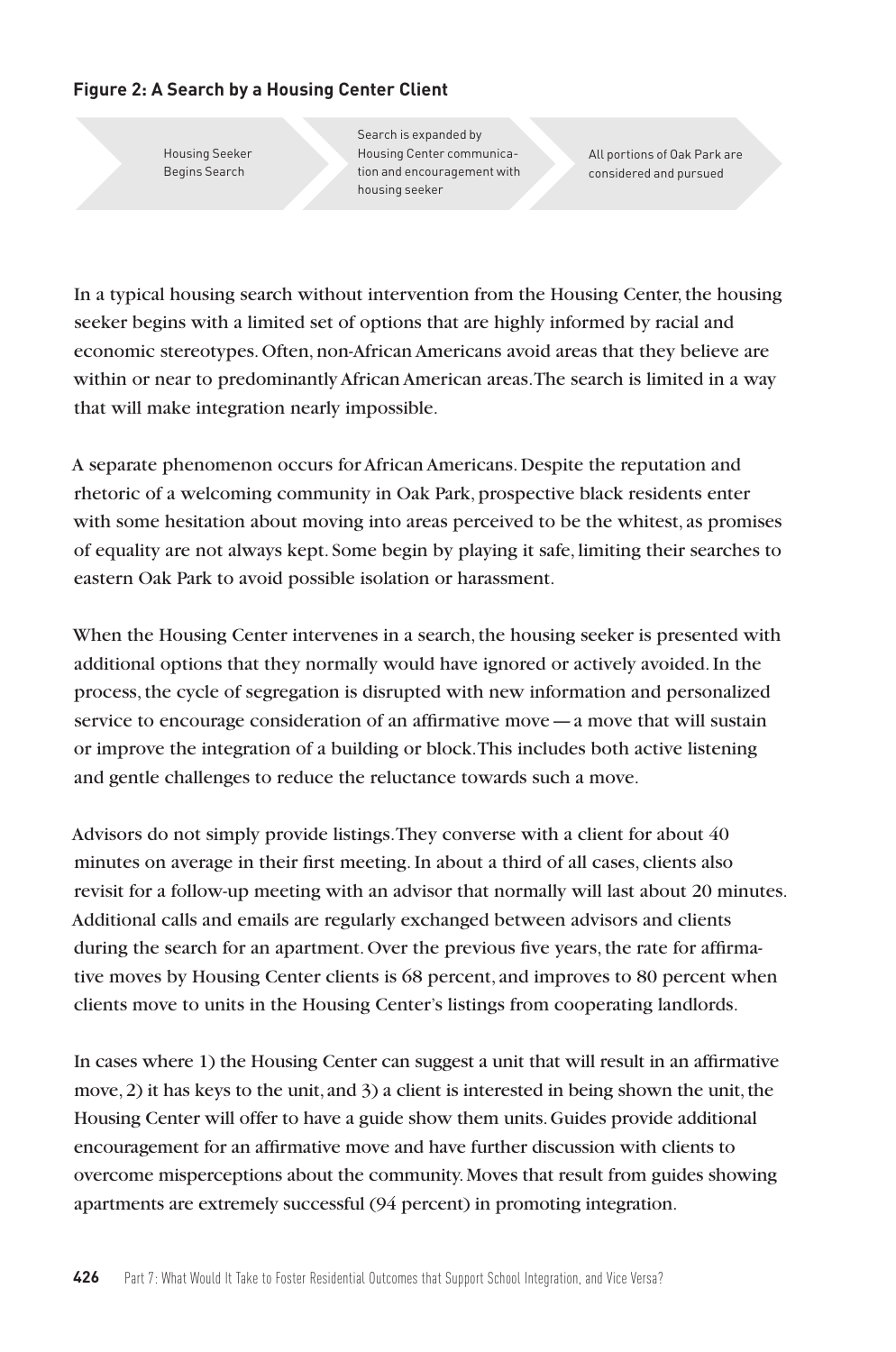## Table 1: Rental Moves and Affirmative Move Rates in Oak Park, IL

| 5-Year Total from 2010 - 2014                                           | Moves by<br>Housing<br><b>Center Clients</b> | <b>Moves</b><br>by Other<br><b>Renters</b> | Explanation                                                                                                                                   |
|-------------------------------------------------------------------------|----------------------------------------------|--------------------------------------------|-----------------------------------------------------------------------------------------------------------------------------------------------|
| All Moves                                                               | 4.612                                        | 6.687[1]                                   | Housing Center is responsible for 40% of moves to Oak Park.                                                                                   |
| <b>Affirmative Rate</b>                                                 | 68%                                          | 25% [2]                                    | Housing Center affirmative rate is 2.7 times better than the general<br>affirmative rate. The general rate would result in rapid segregation. |
| Moves to Units Listed with Housing Center                               | 2.798                                        | 2.090                                      | Housing Center rents 57% of the units listed with us.                                                                                         |
| <b>Affirmative Rate</b>                                                 | 80%                                          | 53%                                        | Housing Center affirmative rate is 1.5 times better than the general<br>affirmative rate. The general rate is just barely integrative.        |
| Moves to Multi-Family Housing Incentives<br><b>Program Listed Units</b> | 798                                          | 339                                        | Housing Center is responsible for 70% of moves to Village-supported<br>MFHIP buildings.                                                       |
| <b>Affirmative Rate</b>                                                 | 94%                                          | 49%                                        | Housing Center affirmative rate is 1.9 times better than the general<br>affirmative rate. The general rate would result in segregation.       |

Notes: Grayed data is based on estimates.

(1) Estimate based on remaining 60 percent of market turnover minus a 2 percent vacancy rate. (2) Estimate based on rate of integrated moves in the Chicago region using the Panel Study of Income Dynamics data and a 50 percent increase in that rate as an "Oak Park effect"

These services are unique to the Housing Center. Landlords do not offer them, primarily for two reasons. First, as owners and managers of housing, landlords do not have the same legal ability to engage in integration activity that the nonprofit and property-free Housing Center enjoys. Second, landlords are, as would be reasonably expected, profit-driven, not mission-driven. Their primary function is to rent out their units in a profitable manner, not to promote racial integration.

Another factor that makes it difficult for owners to market their units affirmatively is that, with a few exceptions, landlords in Oak Park do not own property in enough different areas of the village to encourage integration. Many landlords own three or fewer buildings. In nearly all of these cases, their buildings are located near each other. The supply available to each landlord does not allow for them to pursue wider integration efforts without help from the Housing Center.

Data shows the Housing Center's efficacy in producing residential integration in Oak Park. In moves where the Housing Center advises a client, the integration rate is significantly higher than when the Housing Center is not involved. Of 2,778 moves made by Housing Center clients to listed units from cooperating landlords within Oak Park, 2,224, or 80 percent, were affirmative. Of the 2,090 moves to units listed with the Housing Center but rented by non-clients, only 53 percent were affirmative. As shown in Table 1, this disparity is even greater for moves to units in the Multi-Family Housing Incentives Program (MFHIP), which are the most vulnerable to segregation.

It is also worth noting that even for the moves by "Other" renters on this graph, the Housing Center is exerting some influence through its technical assistance to the cooperating landlord listing the unit. The nonprofit Residence Corporation's buildings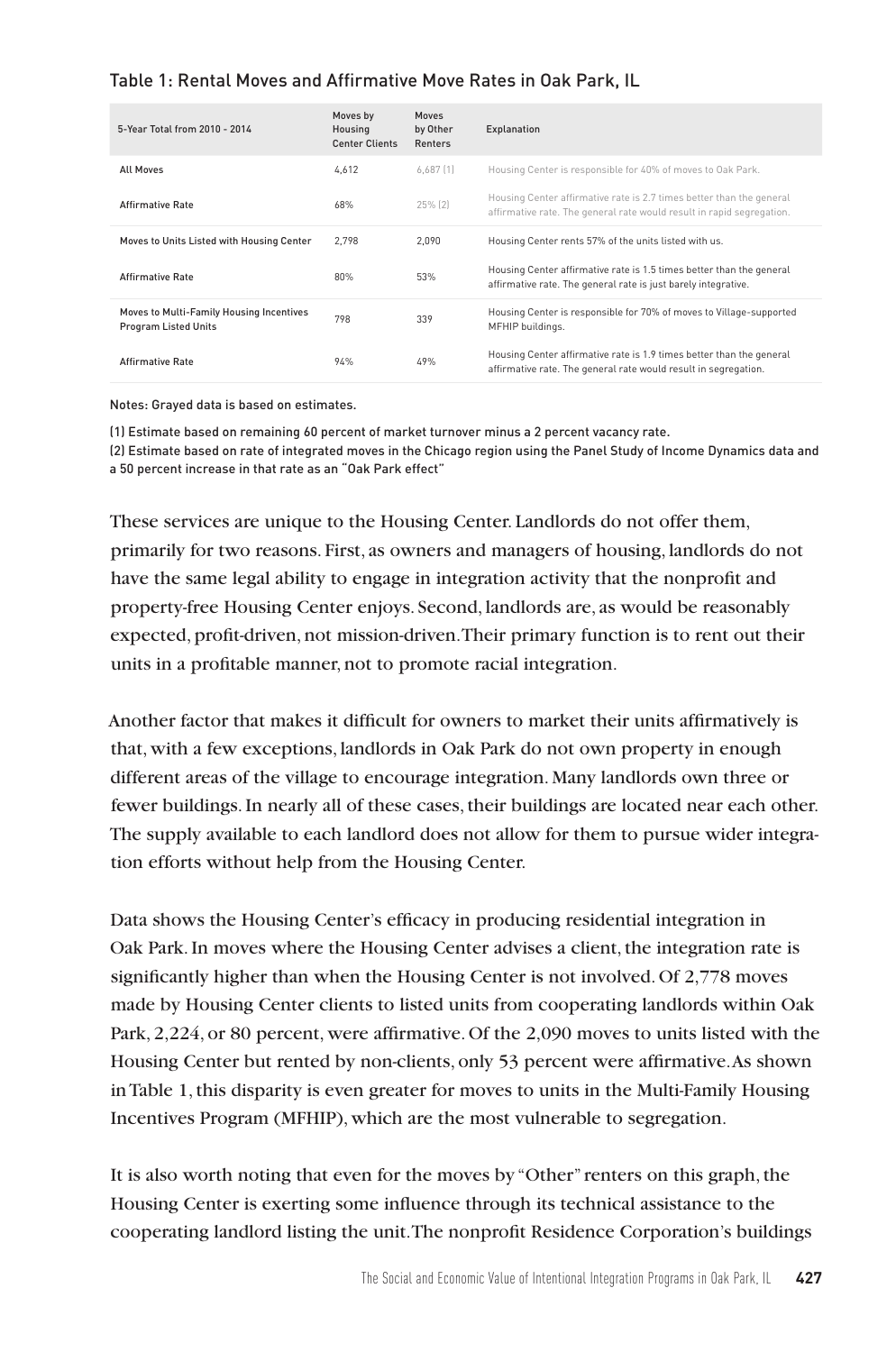#### Table 2: Changes in Population Shares for Oak Park, IL and Adjacent Communities: 2000 - 2013

| Race/Ethnicity | Austin | Berwyn | Cicero | <b>Elmwood Park</b> | <b>Forest Park</b> | Oak Park | <b>River Forest</b> |
|----------------|--------|--------|--------|---------------------|--------------------|----------|---------------------|
| White          | $-1%$  | $-25%$ | $-11%$ | $-11%$              | $-5%$              | $-1%$    | $-5%$               |
| Black          | $-4%$  | 5%     | 2%     | 0%                  | 2%                 | $-1%$    | $1\%$               |
| Asian          | $0\%$  | $-1%$  | $-1%$  | $0\%$               | 1%                 | 1%       | 3%                  |
| Latino         | 5%     | 22%    | 10%    | 10%                 | 2%                 | 1%       | $0\%$               |

Source: 2000 Census and 2013 American Community Survey

are also included in these numbers. If this graph included only for-profit private landlords, the affirmative rate for "Other" moves would fall below 50 percent.

## **Unique in the Area**

Oak Park is unique in the region for its racial stability and integration. Neighboring communities are showing greater tendencies toward overall population shifts, as Table 2 demonstrates.

Berwyn, Cicero, and Elmwood Park are experiencing rapid racial changes in their populations. Forest Park and River Forest are experiencing changes at a slower rate. However, population losses are only in the white category. In Forest Park, these changes are resulting in a greater deviation from the regional average for population shares. In River Forest, recent changes could signal progress toward integration if future trends begin to include black and Latino populations at a greater rate. While already predominantly African American, Austin continues to lose white population but is now experiencing an increase in Latino population.

Only Oak Park is experiencing small, demographically stable changes. This stability is important for planning purposes and for community cohesion. Moreover, those changes are bringing Oak Park closer to regional population averages, indicating that people of all races are looking to Oak Park as a place to live. Indeed, with the exception of its relatively small share of Latinos, Oak Park is closer to regional averages for population shares than any of its neighbors (see Table 3). Oak Park's overall difference from the regional average is also the smallest. It is an amazing accomplishment given that prior to the Housing Center, Oak Park was 99 percent white and deviated wildly from the regional averages.

The segregation within surrounding communities also has an influence on decisions to move to Oak Park. Even as the Housing Center continues to promote integration within the community, segregation dominates most of western Cook County.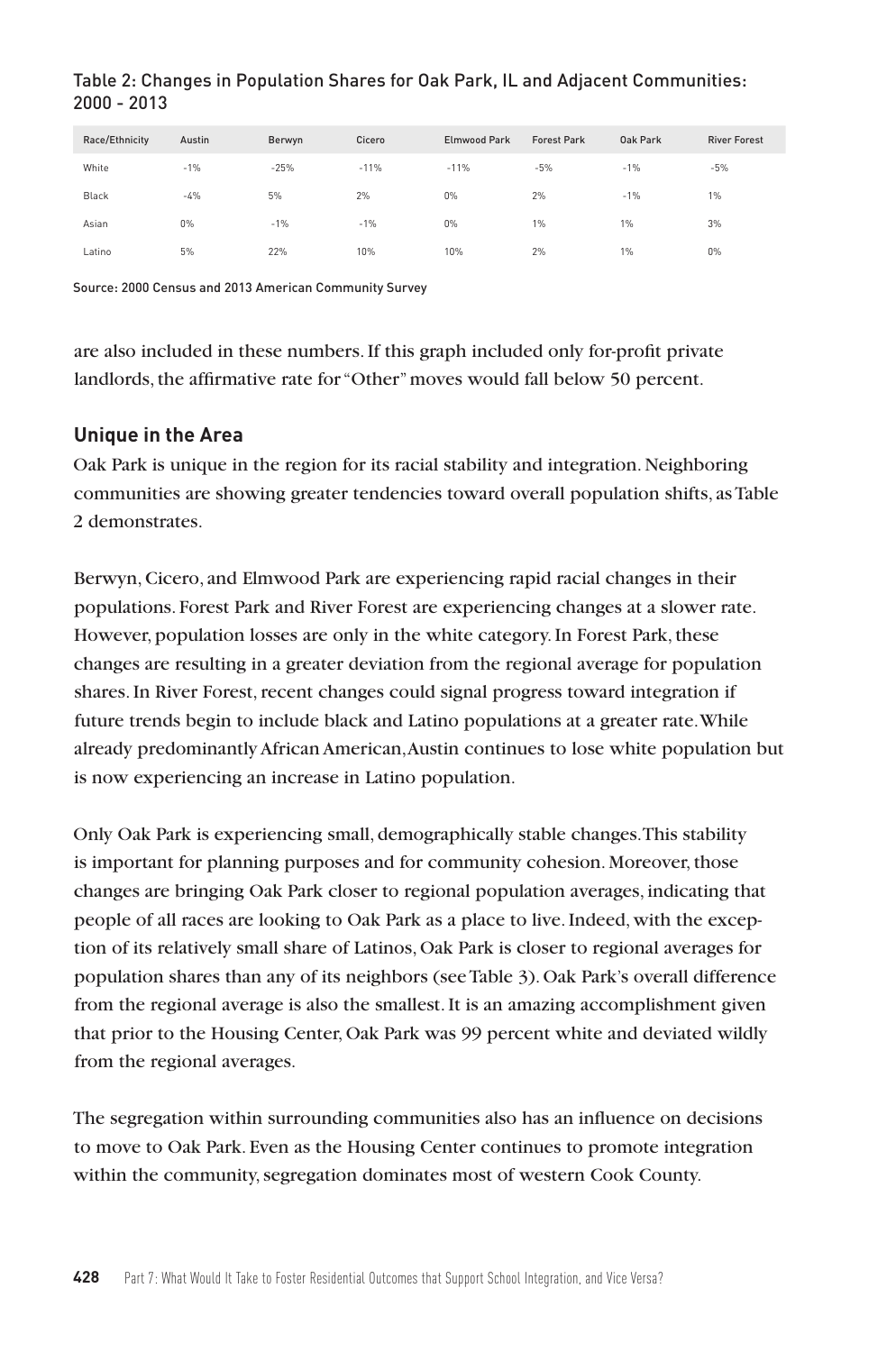#### Table 3: Variance from Regional Population Shares for Oak Park, IL and Adjacent Communities: 2013

| Race/<br>Ethnicity | Region | Percentage Point Difference between Region and Community |        |        |                     |                    |          |                     |
|--------------------|--------|----------------------------------------------------------|--------|--------|---------------------|--------------------|----------|---------------------|
|                    |        | Austin                                                   | Berwyn | Cicero | <b>Elmwood Park</b> | <b>Forest Park</b> | Oak Park | <b>River Forest</b> |
| White              | 53%    | $-49%$                                                   | $-22%$ | $-45%$ | 20%                 | $-7%$              | 11%      | 28%                 |
| Black              | 17%    | 68%                                                      | $-12%$ | $-15%$ | $-17%$              | 15%                | 3%       | $-12%$              |
| Asian              | 6%     | 5%                                                       | $-4%$  | $-6%$  | $-4%$               | 2%                 | $-1%$    | $-1%$               |
| Latino             | 22%    | $-13%$                                                   | 38%    | 66%    | $-1%$               | $-12%$             | $-15%$   | $-17%$              |
| Total<br>Variance  | N/A    | 135%                                                     | 76%    | 131%   | 42%                 | 35%                | 31%      | 58%                 |

Source: 2013 Area Community Survey

# **THE VALUE OF THE HOUSING CENTER AND INTEGRATION**

The intentional effort to sustain the integration of our diverse community is an investment with many social and economic benefits for Oak Park.It results in a more harmonious and a more prosperous community.

Typically, when a community sees a change in diversity, that change is accompanied by patterns of segregation. Examples of this are abundant in the Chicago region, including in nearby community areas and suburbs. Moreover, this trend has continued throughout history to the present day. In fact, segregation has been a historically consistent and fundamental form of perpetuating inequality in America, particularly since the Reconstruction era. During the Great Migration to Midwestern and Northeastern cities, segregation was heavily enforced by local, state, and federal government policies. As a result, 24 of the 30 most segregated cities and metropolitan regions in the nation are in the Midwest and Northeast. Chicagoland consistently ranks in the top five most segregated regions.**<sup>5</sup>**

Even in communities that at one time had integration efforts in place but later scaled them back or abandoned them, diversity has been accompanied by segregation. Shaker Heights, Ohio and University City, Missouri, both had integration programs predating even the Oak Park Strategy, but they dramatically scaled back these efforts; they have subsequently sustained diversity but experienced diminished integration.

Meanwhile, segregation often results in negative economic consequences, particularly in areas that have higher minority populations, but also for whole communities.The Voorhees Center at the University of Illinois at Chicago has mapped how incomes have declined in Chicago census tracts that have racially segregated to become predominantly minority tracts. They also demonstrated that the current income inequality divide is almost identical to the pattern of racial segregation in Chicago.**<sup>6</sup>**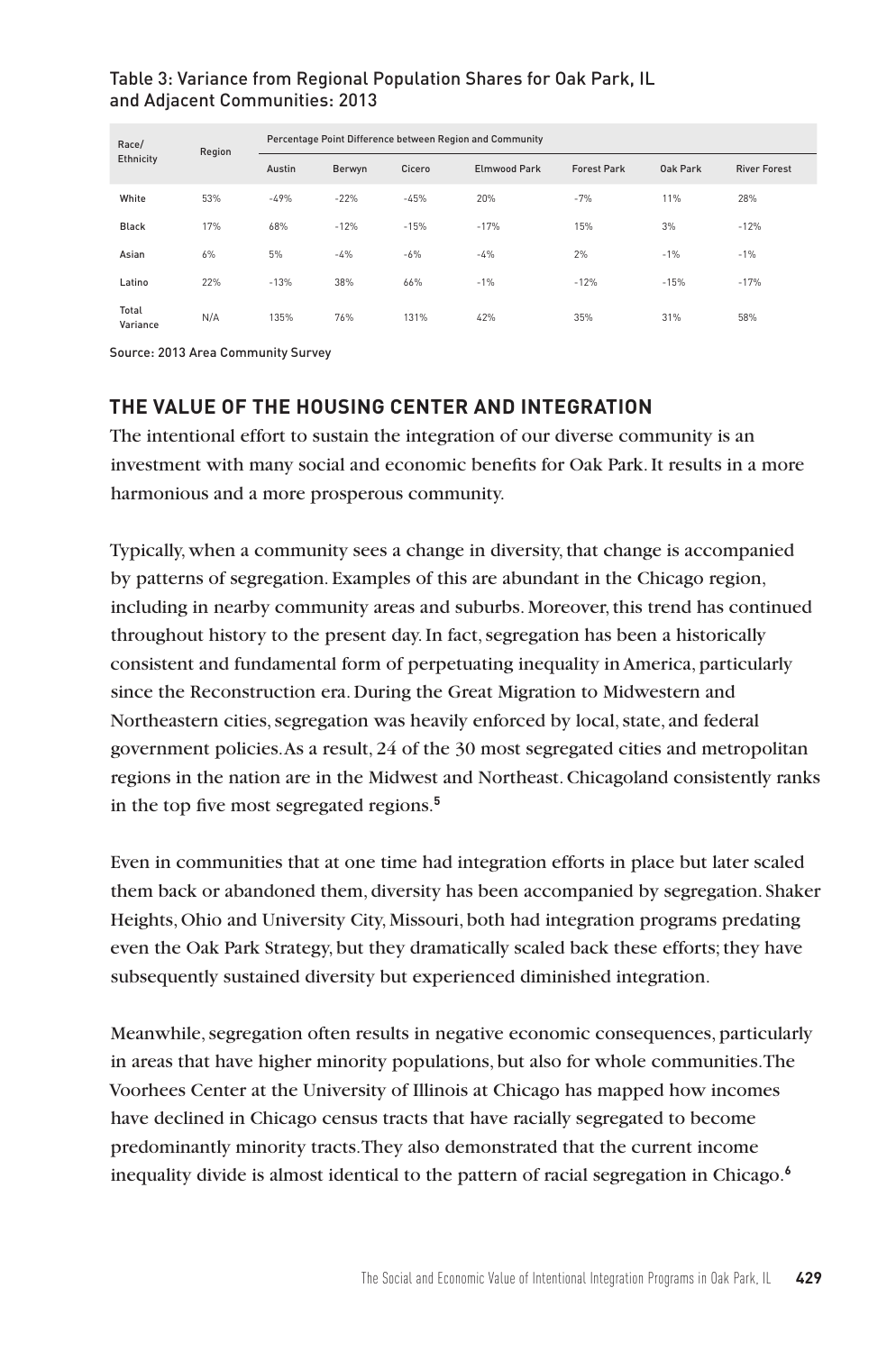Arguably, the negative effect on a whole community is more pronounced in suburban contexts where populations and geographical areas are smaller. Often, the negative consequences of segregation overtake a whole suburb, resulting in lower property values, lower tax revenue, and diminished services. The Chicago Metropolitan Agency for Planning has mapped regional opportunity. This geospatial index includes access to employment, good schools, and other important quality-of-life factors. It also includes the fiscal capacity of each municipality. There is an extremely close correlation between communities of color, constrained fiscal capacity, and a lack of opportunity.**<sup>7</sup>** Thus, racial integration strategies in diverse communities are more than social justice programs: they promote economic prosperity as well.

Many of the Chicago region's majority-black south suburban communities formed a collaboration called Diversity, Inc. to promote diverse and integrated communities. All of these communities continue to provide housing for middle-class or workingclass households. However, they suffer economically, probably due to perceptions of majority-black communities that are influenced by implicit biases, racial blind spots, and stereotypes.

Two phenomena particularly detrimental to majority-black communities, depressed home values and retail redlining, are pronounced in these poor south-side neighborhoods. If segregation were to occur within Oak Park, it is reasonable to expect that areas with greater African American populations would lose value and be less desirable for retail development. This is a consistent outcome of segregation. The structural forces of racism result in negatively skewed home values in neighborhoods of color.

Table 4 shows that even though the southern suburbs of Flossmoor and Olympia Fields have higher median incomes than Oak Park, their median home values are lower. In the case of Flossmoor, the difference is astonishing. While median income is \$22,000 higher, median home value is \$102,000 lower. Homewood and Matteson have slightly lower incomes, but the corresponding home values are about half those in Oak Park. These lower property values reduce property tax revenues and strain the fiscal capacity of these communities to provide high quality services and comfortable lifestyles.

Arguably, Oak Park is more conveniently located than Flossmoor. The west-side suburb of LaGrange has a location more comparable to Flossmoor's: both towns have commuter rail access and a similar commute time into downtown Chicago. The two communities have nearly identical median incomes, and both are similarly residential, with about the same owner-to-renter ratio. The only significant difference is race: Flossmoor is 41 percent white, while LaGrange is 82 percent white. The difference in home values is striking. Median home values in LaGrange are \$437,600, while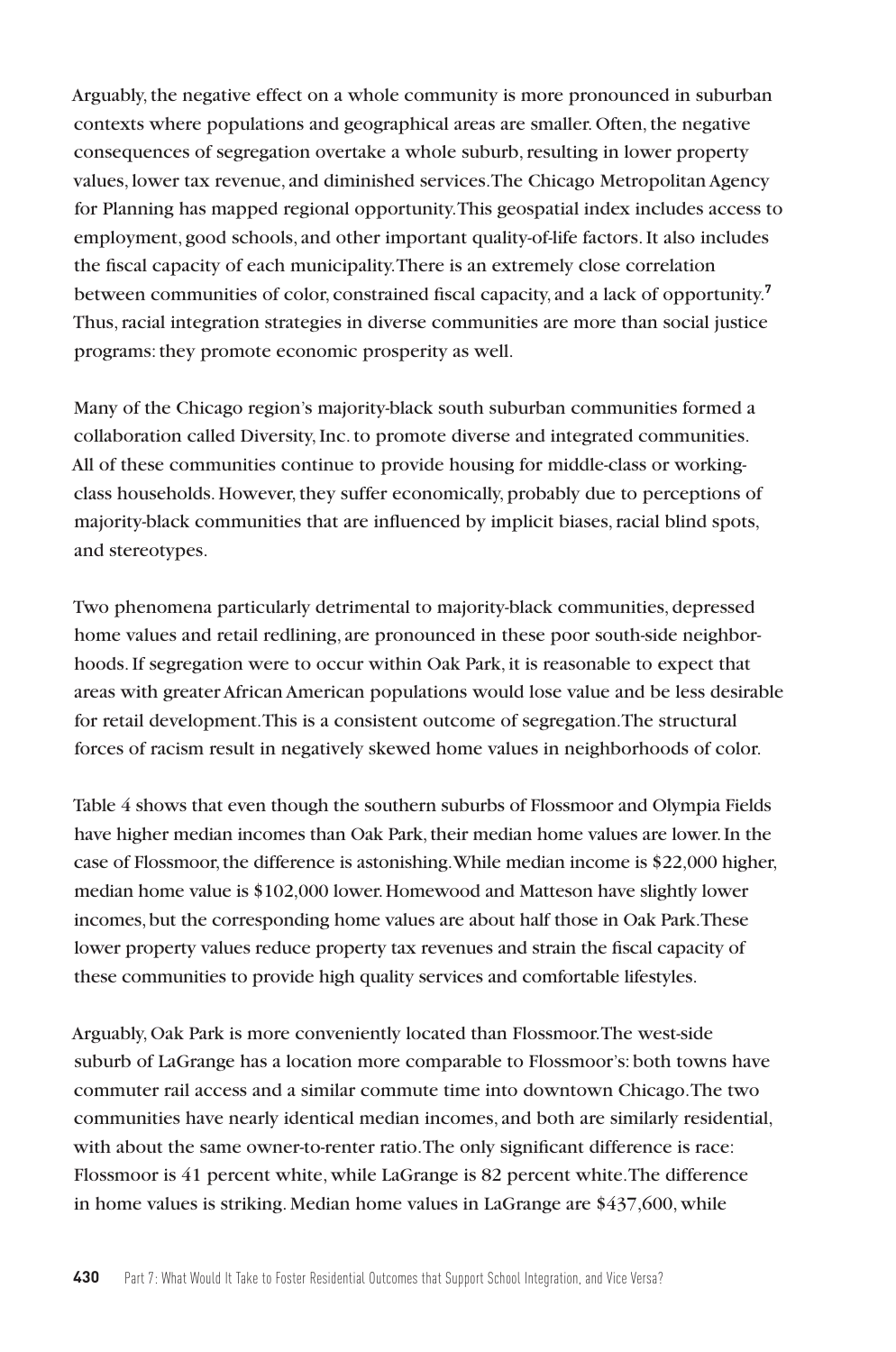| Community      | Median Income | Median Home Value |
|----------------|---------------|-------------------|
| Flossmoor      | \$100.941     | \$256.500         |
| Olympia Fields | \$85.917      | \$246.500         |
| Oak Park       | \$78,802      | \$358,800         |
| Homewood       | \$70,121      | \$180,100         |
| Matteson       | \$70,000      | \$167.500         |

## Table 4: Median Income and Median Home Value for Oak Park, IL and Comparable Municipalities in Chicago's South Suburbs



in Flossmoor they are \$256,500. Race appears to be a significant influence on the differing home values in the two communities.

Retail redlining also harms majority-black communities. They lose retail opportunities due to the perceptions associated with the racial makeup of the communities. William Bellinger and Jue Wang found that African American communities are systematically underserved by retail, even though Latino and low-income communities are not.**<sup>8</sup>** Direct discussion with south suburban municipal officials concurs with this research. They struggle consistently to attract new businesses to their communities despite the fact that they have middle-class populations.

To most Oak Parkers' minds, an equally unappealing change would be a community that segregated toward an exclusivity that significantly reduced populations of people of color. While research does not indicate that this would typically result in economic losses, Oak Park would certainly suffer socially. Diversity is a core value of Oak Park. Failure to sustain a diverse and integrated community would be a loss to the identity and sense of place in Oak Park. In essence, the integrated diversity of the community is its brand. A loss of diversity and integration would likely cause some instability as more progressive-minded homeowners reconsidered their commitment to living in the community.

Through intentional efforts to sustain integration, Oak Park has built diversity into a competitive advantage. Those searching for a predominantly white community with a quality of life similar to Oak Park have hundreds of choices in the Chicago region. What brings them to Oak Park is a unique quality of diversity with prosperity. This diversity also sustains other parts of Oak Park life that residents value. It enhances arts and cultural life and fosters a civic mindedness and generosity among residents. The diversity of Oak Park sets it apart from other communities in the region and often puts it in a positive media spotlight that markets the community nationally.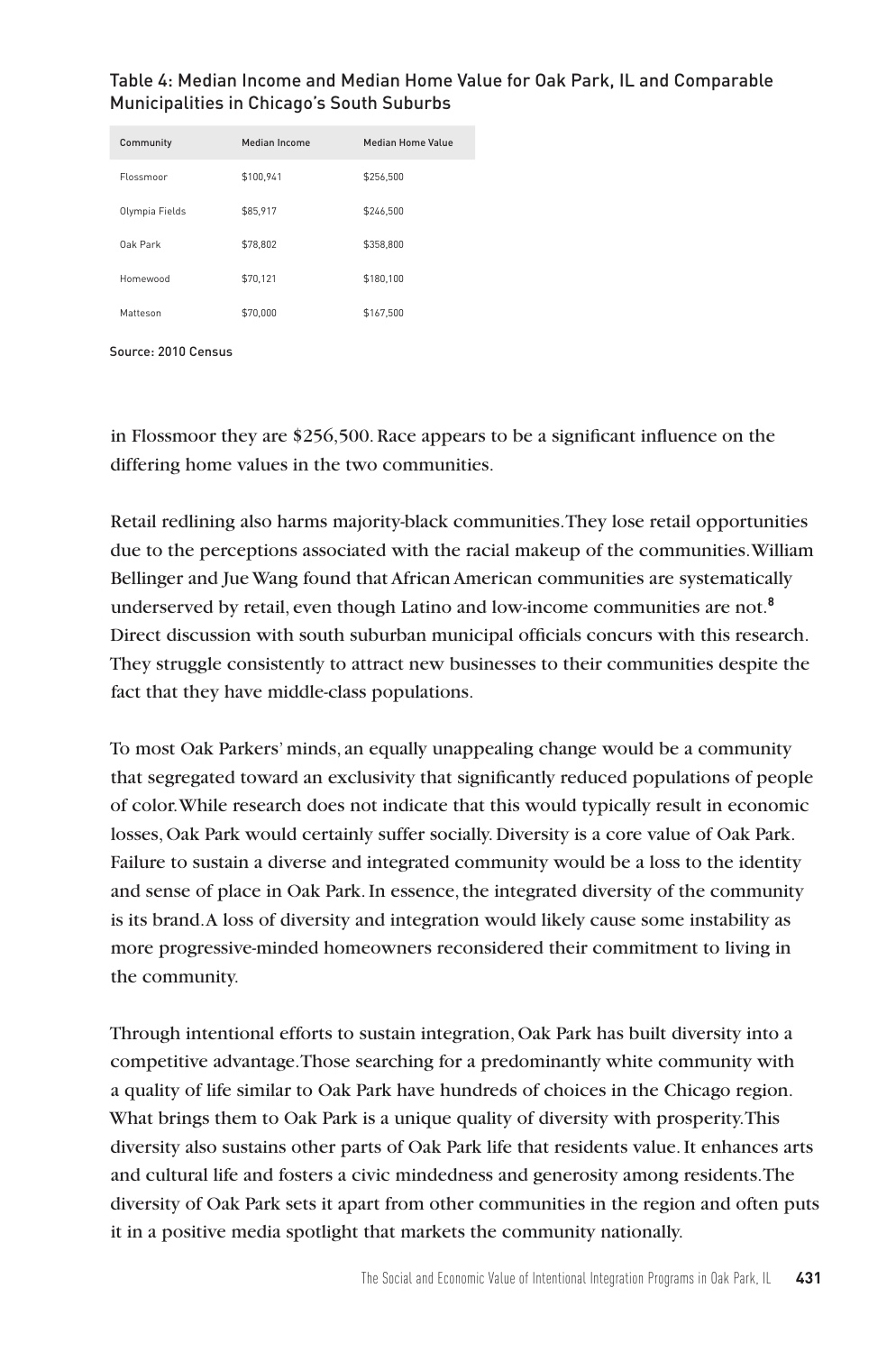With its integration strategy, Oak Park has created an environment where diversity and prosperity coexist. It is unlike communities where diversity broadens without an integration strategy. The following graph shows the uncommon nature of Oak Park by charting the change in white population percentages and the change in the equalized assessed value of real estate in the community standardized to 2010 dollars. As Oak Park lost white population, property value increased in real dollars. This return on investment for homeowners and property investors has run counter to the conventional wisdom that diversity brings disinvestment and instability.

## **HOUSING AND SCHOOLS**

One final factor regarding integration in Oak Park is the connection between housing and schools. The Oak Park Strategy has also included efforts to promote school integration. At the high school level, the community has always had only one campus. While the high school has approximately 4,000 students, this single campus ensures that all children attend the same high school and that attendance boundaries will not affect neighborhood choice.

The elementary and middle schools required greater intervention. The community once had ten K-8 schools that all served as neighborhood schools. This did encourage segregation to some degree, as school reputations influenced neighborhood choice. It became clear that some elementary districts were experiencing a degree of white avoidance in the late 1970s.

To overcome this issue, two of the elementary schools were converted to middle schools. The boundaries of the remaining eight elementary districts were redrawn with integration in mind. This system dramatically reduced the influence of schools on housing choices. All of the new boundaries included at least modest integration. Over time, the boundaries have been adjusted as needed. Today, seven of the eight districts are similar in their diversity patterns. Only one continues to have lower than normal percentages of African American and Latino students.

The two middle schools were also set up to promote integration. Each receives students from four elementary schools. One receives from the northeastern and southwestern schools. The other receives from the southeastern and northwestern schools. This checkerboard pattern corrects for small segregation patterns that might occur at the elementary level.

School board policies over the past ten years have also accounted for the effects of historic and geographic momentum. The four schools on the eastern side of Oak Park receive slightly more resources than those on the western side of the community to ensure that they remain both aesthetically and academically desirable for new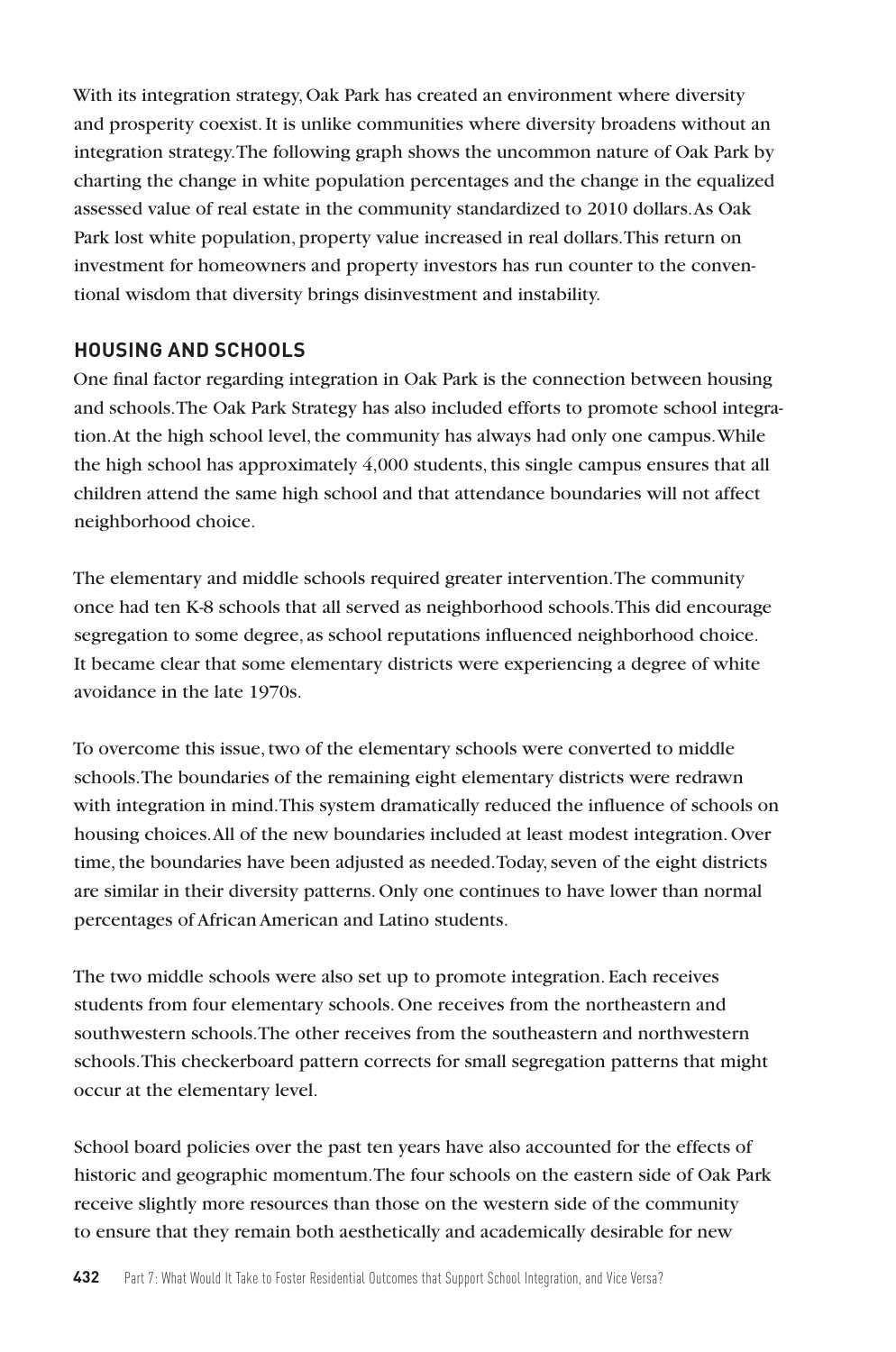#### **Figure 4: White Population Share and Standardized Property Value based on the Equalized Assessed Value in Oak Park (2010 \$)**



Sources: US Census 1980–2010 and Oak Park Township Assessors Office

residents. While there is no significant difference in school performance across the eight elementary schools, the lasting effects of past disparities remain an influence. This state of affairs is among the factors that the Housing Center has to discuss with clients as they consider where to move in Oak Park. As with other factors, a combination of data and personal experience allows Housing Center staff to improve understanding about school quality and eliminate schools as a factor in the housing choice process.

Finally, the schools play a role in educating the community regarding its integration strategy. In collaboration with the Housing Center, presentations about how Oak Park works intentionally to promote diversity and integration ensure that the next generation will understand the effort required to sustain the community's core values.

## **CONCLUSION**

The Oak Park Strategy serves Oak Park both economically and socially. The Housing Center ensures strong and stable property values and provides a foundation for community harmony that makes diversity an important community asset. Its mission to achieve meaningful and lasting racial diversity in the community is critical to the public brand and core values of Oak Park.

Because the housing market is always in motion, the work of the Housing Center constantly remains relevant. Thousands of moves into and within Oak Park occur annually. Each one of these moves can result in either integration or segregation. As the data show, the Housing Center is critical to ensuring positive outcomes of these moves.

This sustained success of the Housing Center and the Oak Park Strategy has provided a replicable model for other communities. It has transformed Oak Park from a 99 percent white community to a community that reflects the diversity of its metropolitan region. Moreover, as diversity broadened and integration improved, the community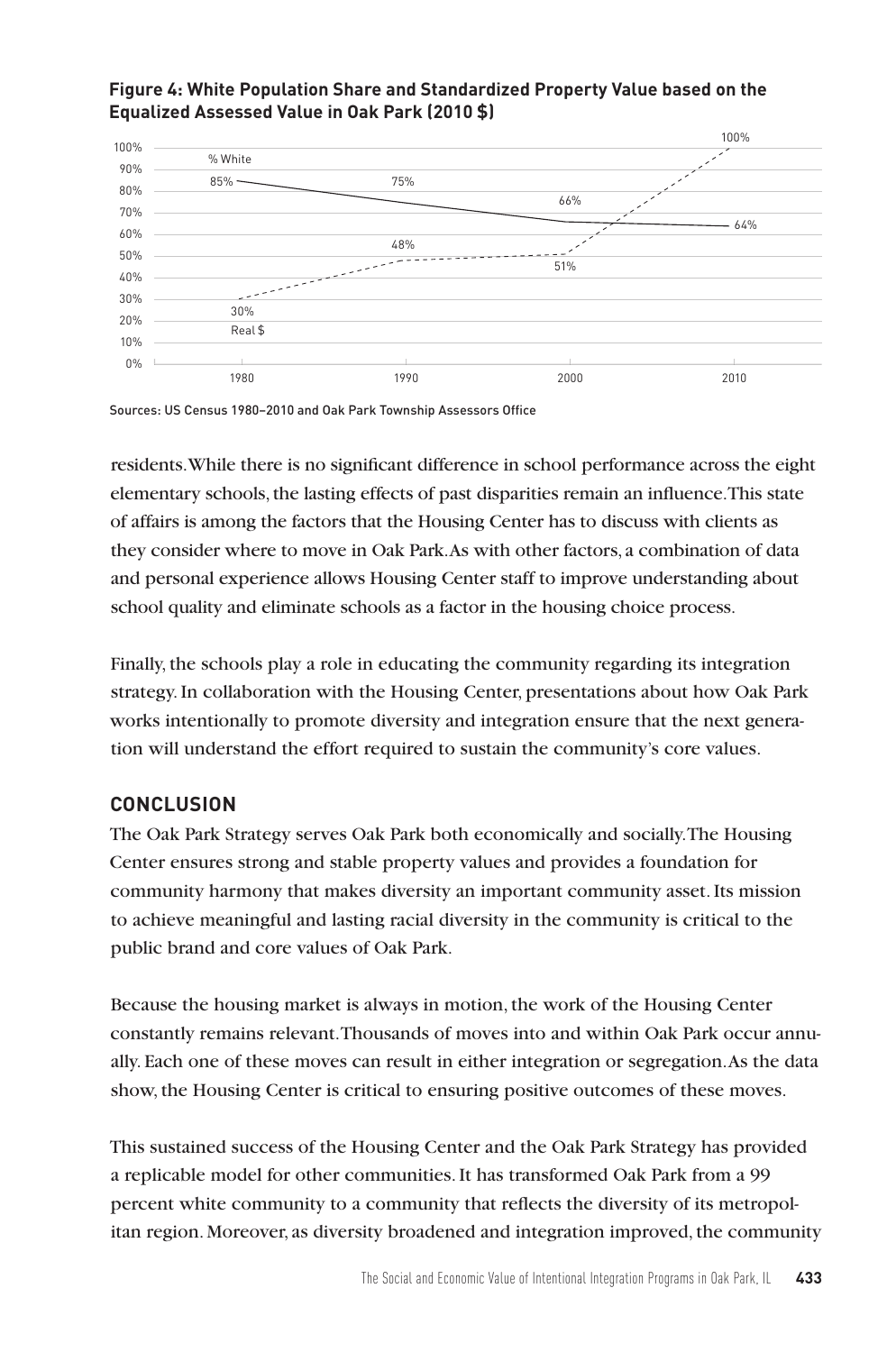also enjoyed greater prosperity and an increased commitment to social harmony. Today, it exhibits many of the qualities that fair housing and racial justice advocates hope to achieve elsewhere.

The community's focus on integrating its housing also ensures an integrated school system. Oak Park can maintain a neighborhood school system because of the integration in its housing market. This residential integration also has an effect on integration in social networks, park utilization, business ownership, and community participation.

Perhaps the most succinct justification for Oak Park Strategy comes from Dr. King. While in the Midwest, he plainly stated, "For as long as there is residential segregation, there will be de facto segregation in every area of life."**<sup>9</sup>** Oak Park has shown that the converse is also true. For as long as integration has been promoted in the housing market, integration has improved in every area of life within Oak Park.

## **Bibliography**

- Bellinger, William, and Jue Wang. 2011. "Poverty, Place, or Race: Causes of the Retail Gap in Smaller US Cities." *Review of Black Political Economics* 38: 253–70.
- Breymaier, Rob, Morgan Davis, and Patricia Fron. 2013. "Fair Housing and Equity Assessment: Metropolitan Chicago." Chicago Metropolitan Agency for Planning and Chicago Area Fair Housing Alliance. Available at http://www.cmap.illinois. gov/livability/housing/fair-housing.
- Friedman, Samantha, Hui-shien Tsao, and Chang Chen. 2013. "Housing Tenure and Residential Segregation in Metropolitan America." *Demography* 50, no. 4: 1477–98.
- Nolan, Lauren. 2015. "A Deepening Divide: Income Inequality Grows Spatially in Chicago." The Voorhees Center for Neighborhood and Community Improvement Blog. March 11. https://voorheescenter.wordpress. com/2015/03/11/a-deepening-divide-income-inequality-grows-spatially-in-chicago/.
- Hipp, John R. 2012. "Segregation Through the Lens of Housing Unit Transition: What Roles Do the Prior Residents, the Local Micro-Neighborhood, and the Broader Neighborhood Play?" Demography 49: 1285–1306.
- Krysan, Maria and Michael D. M. Bader. 2009. "Racial Blind Spots: Black-White-Latino Differences in Community Knowledge." Social Problems 56, no. 4: 677–701
- Krysan, Maria, Mick P. Couper, Reynolds Farley, and Tyrone A. Forman. 2009. "Does Race Matter in Neighborhood Preferences? Results from a Video Experiment." American Journal of Sociology 115, no. 2: 527–559